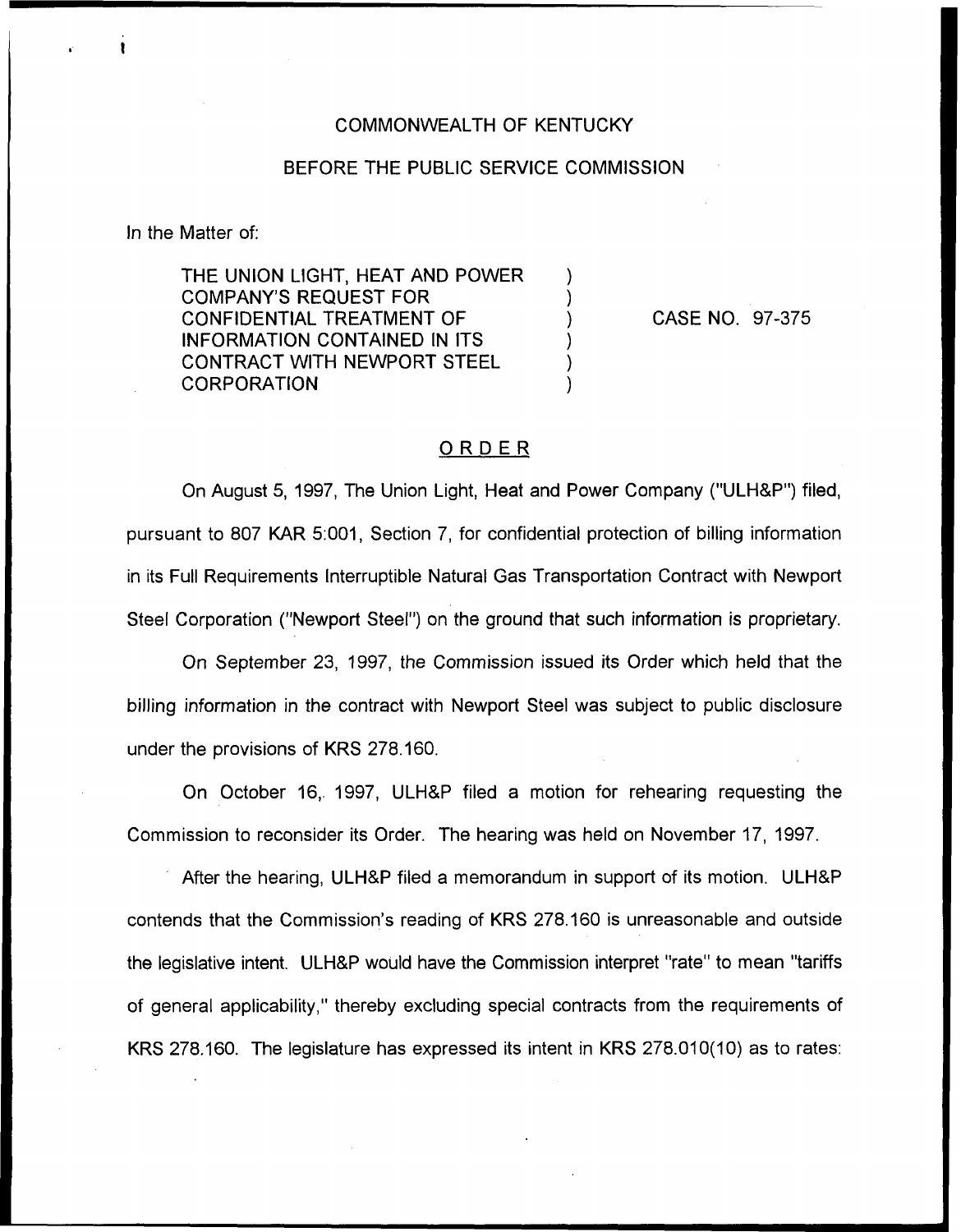"Rate" means any individual or joint fare, toll, charge, rental, or other compensation for service rendered or to be rendered by any utility, and any rule, regulation, practice, act, requirement, or privilege in any way relating to such fare, toll, charge, rental or other compensation, and any schedule or tariff or part of a schedule or tariff thereof.

The Commission does agree with ULH&P in that KRS  $61.878(1)(c)(1)$  applies in this case and the information would be entitled to protection, absent any statutory provision to the contrary.

Unfortunately, the very statute that would grant ULHKP the protection it seeks,

nevertheless takes it away. KRS 61.878(3) states:

The exceptions provided for in subparagraphs 1. and 2. of this paragraph shall not apply to records the disclosure or publication of which is directed by another statute.

That statute is KRS 278.160. The Commission finds that KRS 278.160 requires and directs all utilities to file schedules of their rates and conditions of service with the Commission and to display those schedules for public inspection.

The Commission has considered the entire record in this matter and, based upon such consideration, must under the law deny the motion for reconsideration. The law of Kentucky relating to confidential matters and open records is contained in KRS 61.878(1). The Order issued by the Commission on September 23, 1997, recognizes that the exemptions do not apply where public disclosure is directed by another statute. Public disclosure of the information concerning rates and conditions of service is mandated by KRS 278.160 and the subject billing information must be made public.